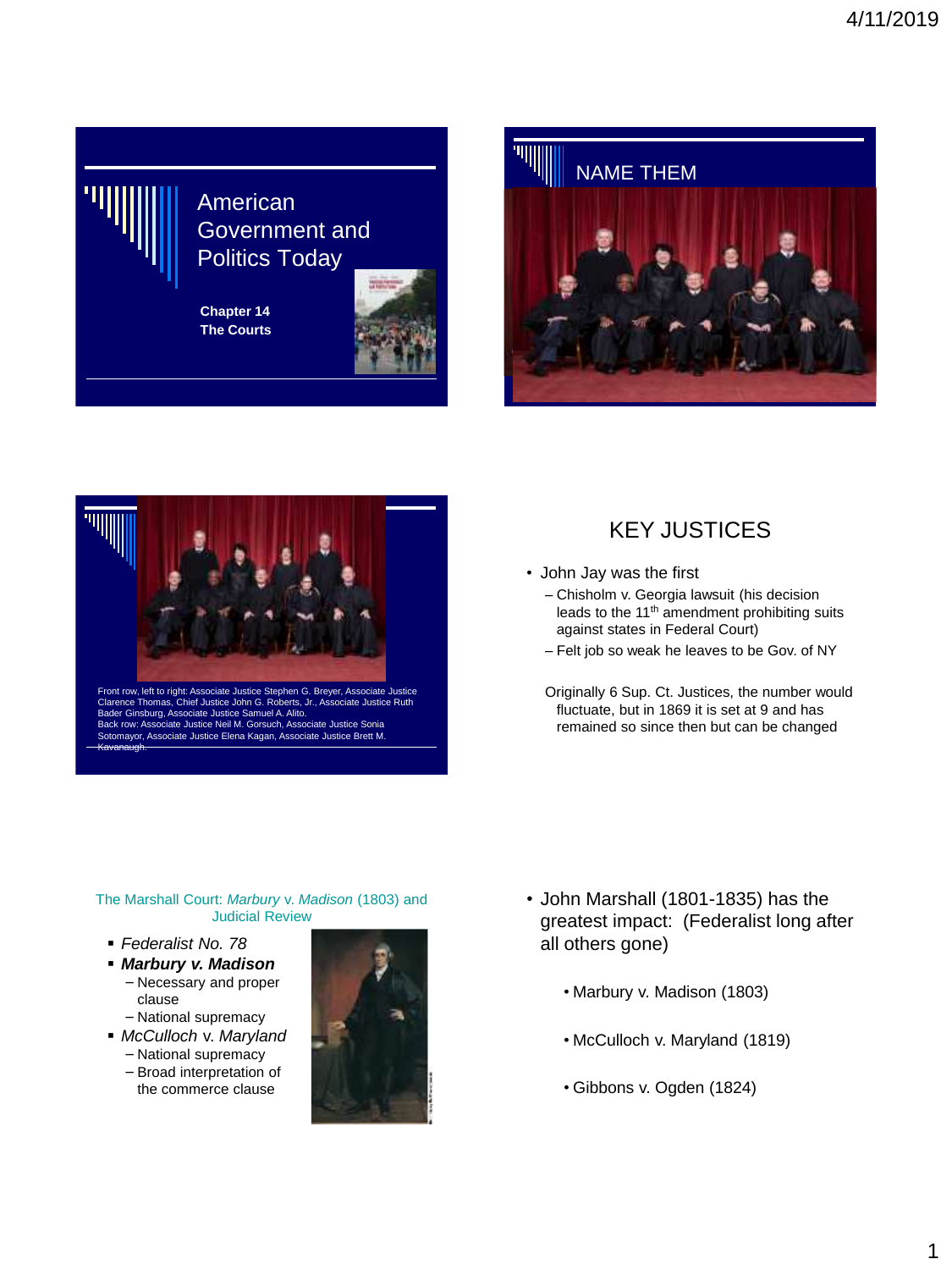- Other Justices of some fame:
	- Justice Taney (Dred Scott)
	- Justice Holmes (1st amendment)
	- Justice O'Connor (1st woman)
	- Justice Marshall (1st African-American)
	- Justice Rehnquist ( limiting executive privilege)
	- Justice Warren (rights of the accused and Brown)
	- Justice Roberts (present Chief Justice)

## Understanding the Courts

#### **The Courts and Democracy**

- Courts are not very democratic.
	- Not elected
	- •Difficult to remove judges and justices
- The courts often reflect popular majorities.
- Groups are likely to use the courts when other methods fail, which promotes pluralism.
- There are still conflicting rulings leading to deadlock and inconsistency.

Copyright © 2009 Pearson Education, Inc. Publishing as Longman



■ American law stems from English legal tradition.<br>Unlike many other countries, English law is based on *common law.* Common law is judge-made law based initially on the prevailing custom and eventually on legal *precedent*. Common law is based on *stare decisis*, which means to stand on decided cases. If a legal situation occurs that has previously been decided, the decision in the initial case is binding on the current situation. The major advantages to this type of system are efficiency and stability.



## Sources of American Law

- Constitutions
- Statutes and Administrative Regulations
- Case Law

# **ARTICLE III**

- Weakest Branch in Constitution originally
- Hamilton's Federalist Essay #78
- Judiciary Act of 1789 established the court system we know today
- Three Tier System
- At least One District Court in every state

#### The Federal Court System ■ Basic Judicial Requirements Jurisdiction. This is the authority to hear and decide cases. The Constitution says that the federal courts have jurisdiction in cases that meet one of the following criteria: ■ The case involves a federal question ■ The case involves diversity of citizenship Standing to Sue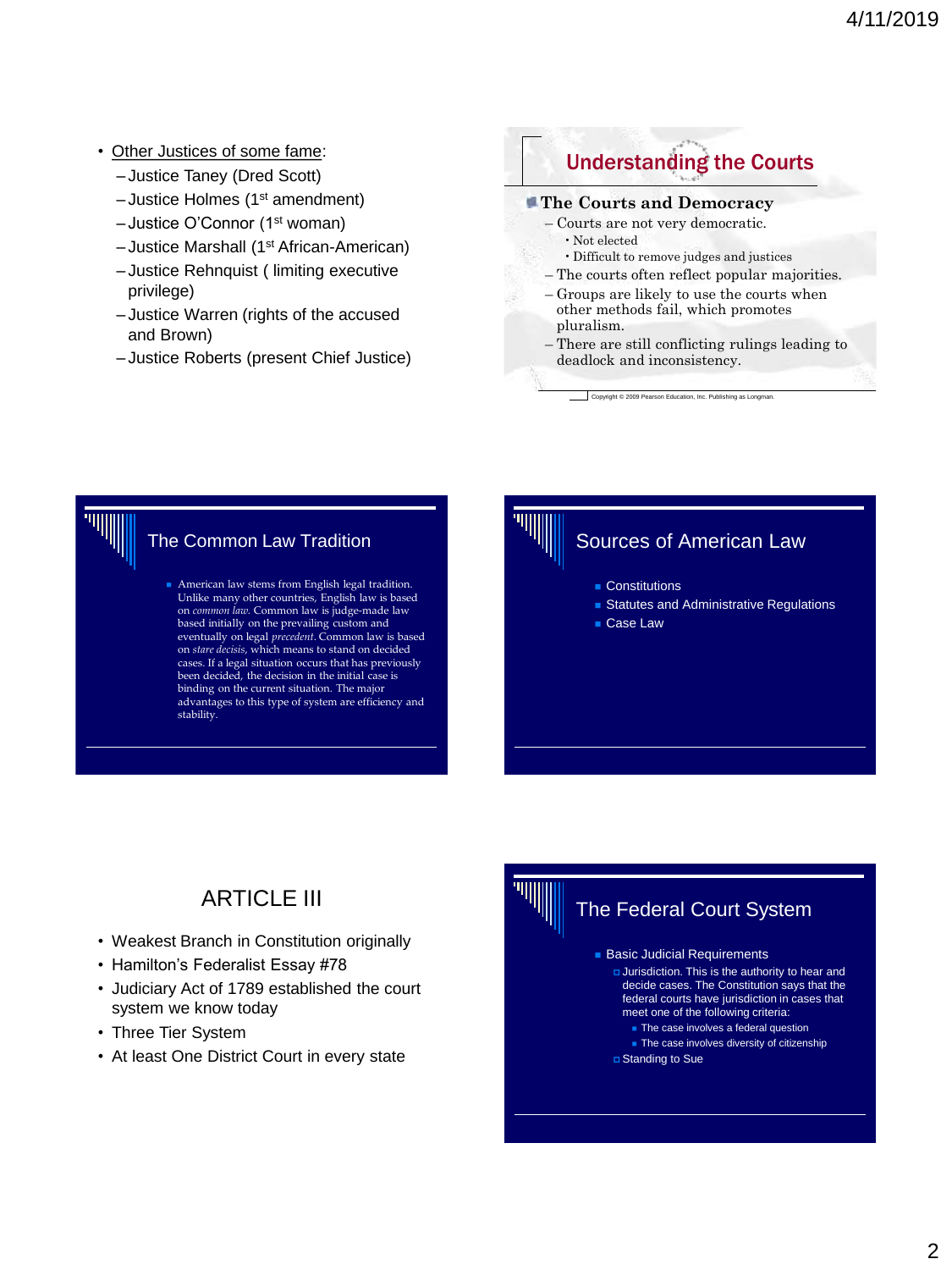# The Nature of the Judicial System

#### **Introduction:**

- Two types of cases:
	- •Criminal Law: The government charges an individual with violating one or more specific laws.
	- •Civil Law: The court resolves a dispute between two parties and defines the relationship between them.
- Most cases are tried and resolved in state, not federal courts.
	- •Cases of burglary or divorce

Copyright © 2009 Pearson Education, Inc. Publishing as Longman.

## The Nature of the Judicial System

#### **Participants in the Judicial System**

#### – Litigants

- Plaintiff—the party bringing the charge
- Defendant—the party being charged
- Jury—the people (normally 12) who often decide the outcome of a case
- Standing to sue: plaintiffs have a serious interest in the case; have sustained or likely to sustain a direct injury from the government
- Justiciable disputes: a case must be capable of being settled as a matter of law.

Copyright © 2009 Pearson Education, Inc. Publishing as Longman

# The Nature of the Judicial System

#### **Participants in the Judicial System**

– Groups

- Use the courts to try to change policies
- *Amicus Curiae* briefs used to influence the courts
	- "friend of the court" briefs used to raise additional points of view and information not contained in briefs of formal parties
- Attorneys
	- 800,000 lawyers in United States today
	- Legal Services Corporation: lawyers to assist the poor

• Access to quality lawyers is not equal.

Copyright © 2009 Pearson Education, Inc. Publishing as Longman.



## Types of Federal Courts

- U.S. District Courts
- U.S. Courts of Appeals
- The United States Supreme Court
- Specialized Federal Courts and the War on **Terrorism** 
	- The FISA Court
	- Alien "Removal Courts"

## The Structure of the Federal Judicial System

#### **District Courts (91 federal courts)**

- Original Jurisdiction: courts that hear the case first and determine the facts - the trial court
- Deals with the following types of cases:
	- Federal crimes
	- Civil suits under federal law and across state lines
	- Supervise bankruptcy and naturalization
	- Review some federal agencies
	- Admiralty and maritime law cases
	- Supervision of naturalization of aliens

Copyright © 2009 Pearson Education, Inc. Publishing as Longman.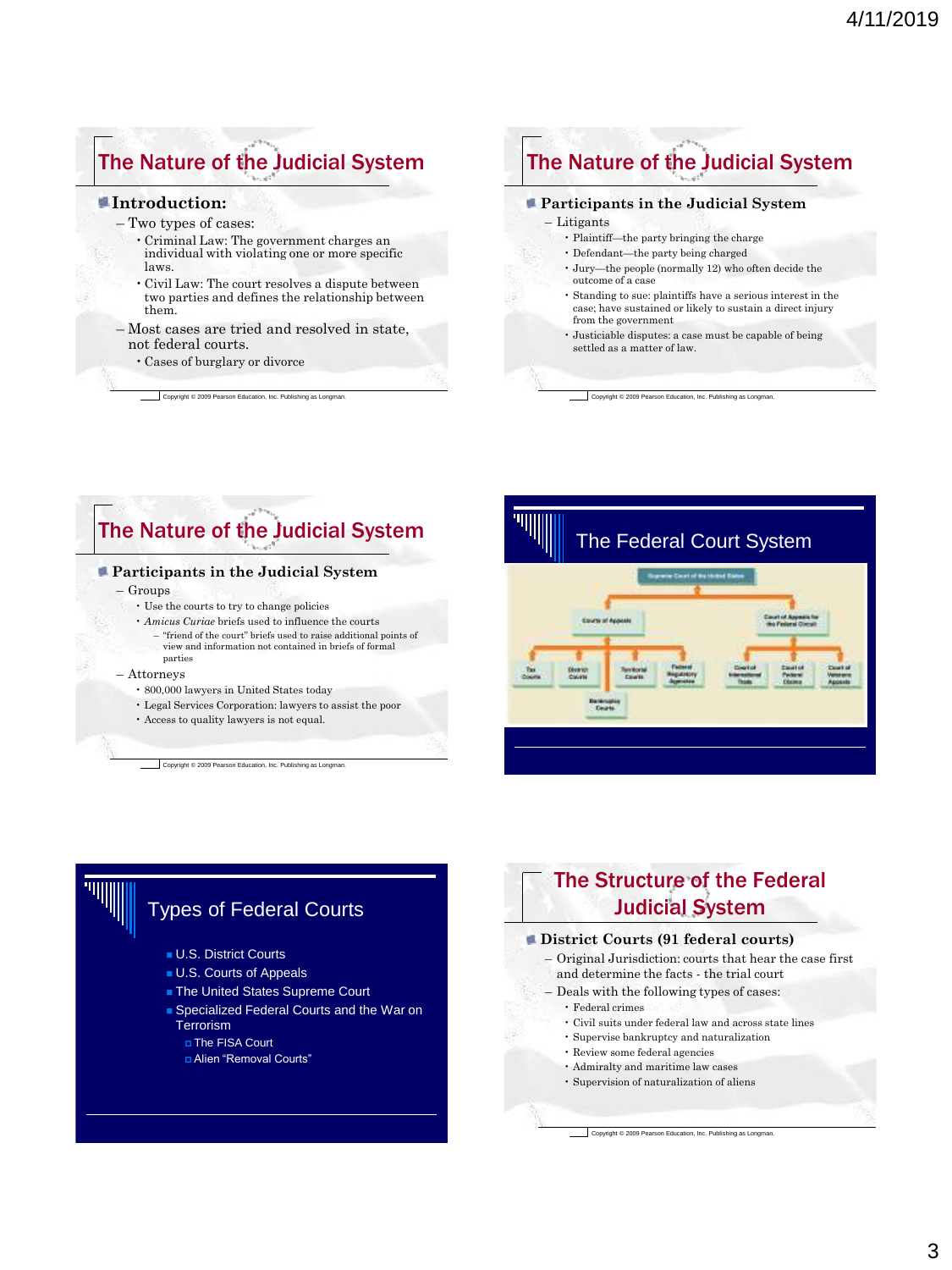## The Structure of the Federal Judicial System

#### **Courts of Appeal**

- Appellate Jurisdiction: reviews the legal issues in cases brought from lower courts
- Hold no trials and hear no testimony
- 12 circuit courts
- U.S. Court of Appeals for the Federal Circuit – specialized cases
- Focus on errors of procedure and law

Copyright © 2009 Pearson Education, Inc. Publishing as Longman.



## The Structure of the Federal Judicial System

#### **The Supreme Court**

- Ensures uniformity in interpreting national laws, resolves conflicts among states and maintains national supremacy in law
	- 9 justices 1 Chief Justice, 8 Associate Justices
	- Supreme Court decides which cases it will hear—controls its own agenda
	- Some original jurisdiction, but mostly appellate jurisdiction
	- Most cases come from the federal courts
	- Most are civil cases

Copyright © 2009 Pearson Education, Inc. Publishing as Longman.

## The Structure of the Federal Judicial System

| Sources of Full Opinions in the Supreme Court, 2007 |                 |
|-----------------------------------------------------|-----------------|
| THRE OF CASE                                        | NUMBER OF CASES |
| <b>Orginal jurisdiction</b>                         |                 |
| OVI actions from lower listintal criefs.            | 47              |
| Factoral criminal and habeas corpus cases           | 11              |
| Civil actions from state yearts.                    |                 |
| State criminal cases                                | 3               |
| <b>Tatal</b>                                        | 71              |

Copyright © 2009 Pearson Education, Inc. Publishing as Longman.



## Parties and Procedures

- Plaintiff, the person or organization that initiates a lawsuit.
- *Defendant*, the person or organization against whom the lawsuit is brought.
- **Litigate**, to engage in a legal proceeding or seek relief in a court of law; to carry on a lawsuit.

# Parties and Procedures (cont.)

- *Amicus Curiae brief*, a brief (a document containing a legal argument supporting a desired outcome in a particular case) filed by a third party, or *amicus curiae* (Latin for "friend of the court"), who is not directly involved in the litigation but who has an interest in the outcome of the case. **Procedural Rules** 
	- *Civil contempt* is failing to comply with a court's order for the benefit of another party. *Criminal contempt* is obstructing the administration of justice or bringing the court into disrespect.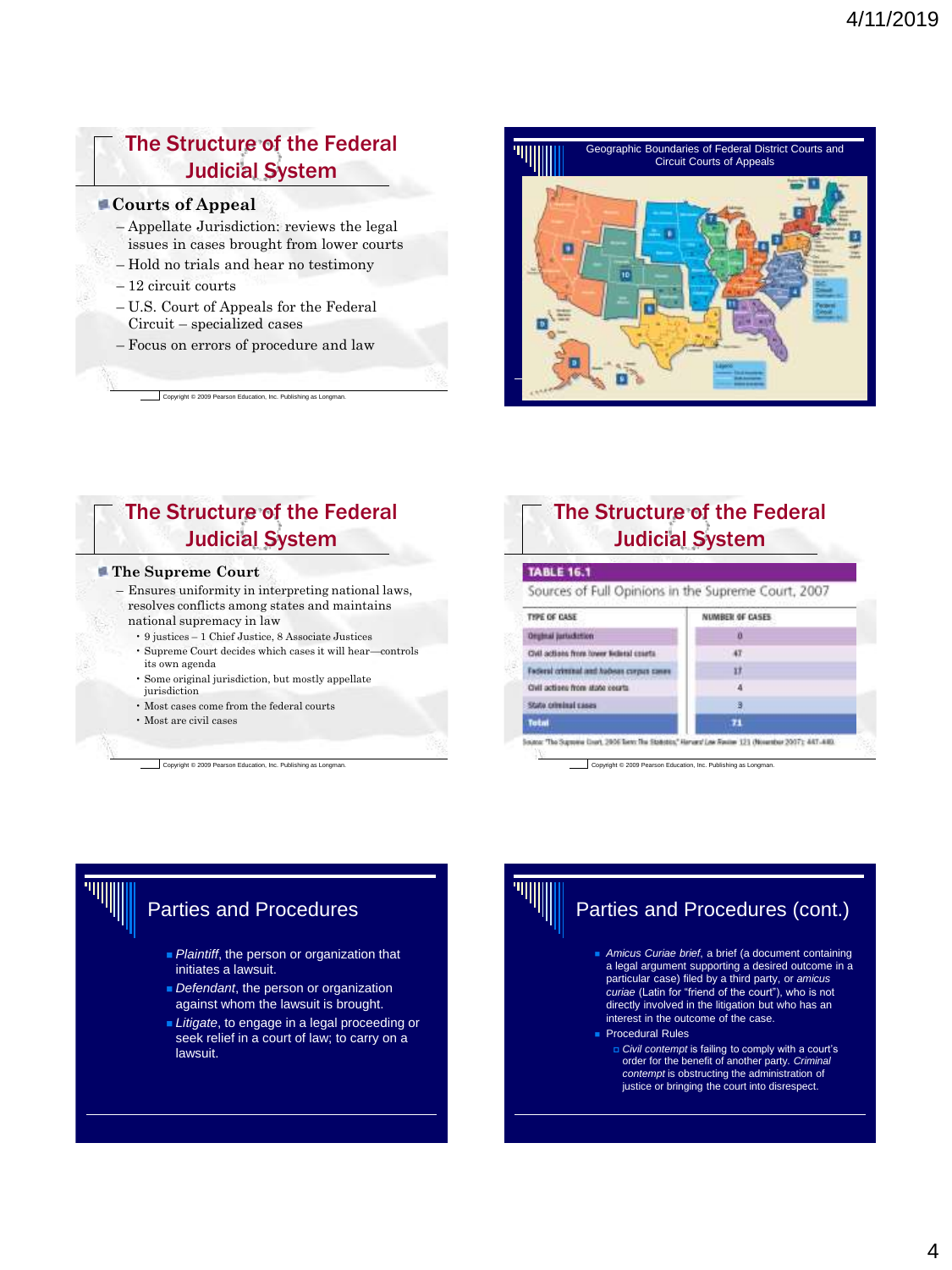## Which Cases Reach the Supreme Court?

- 
- When two lower courts are in disagreement.
- When a lower court's ruling conflicts with an existing Supreme Court ruling.
- When a case has broad significance (as in desegregation or abortion decisions).
- When a state court has decided a substantial federal question.

## Which Cases Reach the Supreme Court? (cont.)



- When the highest state court holds a federal law invalid, or upholds a state law that has been challenged as violating a federal law.
- When a federal court holds an act of Congress unconstitutional.
- $\Box$  <br> When the solicitor general is pressuring the Court to hear a case.

### The Supreme Court's Work

- 99% of Supreme Court Cases are remanded This means that they original decision is upheld (supported)
- The chief justice acts as a guide/chairperson but his vote holds no more weight than that of another judge.
- Arguments/debates within the court are considered private
- Lawyers are very limited in what they may present to the judge.

# Cases before the Court ■ Granting Petitions for Review. Review is granted by<br>a writ of *certiorari*. To issue a writ, a minimum of four justices must agree that the case should be heard by the Supreme Court (the "rule of four").

- Deciding Cases
	- Once the Court has decided to accept a case,<br>both parties in the case will submit legal briefs and (usually) make oral arguments.
	- If the Court is unanimous in the ruling, one justice will be assigned to write the opinion of the Court. If the justices are divided on the reasoning of the outcome, there will be a majority opinion and dissenting opinions.

#### Supreme Court Decisions

- Once the court has reached a majority of 5 to 9 justices, they will share their decision with the legal community, and explain what it means for future decisions:
- Majority Opinion: Discusses how the case at hand influences the interpretation of the Constitution.
- Minority Opinion: Discusses the opinion of those who do not agree with the ruling.
- Concurrent Opinion: Those who voted with the Majority, but do not agree with the Majority Opinion, may publish their opinion as to how the ruling should affect the interpretation of the Constitution.

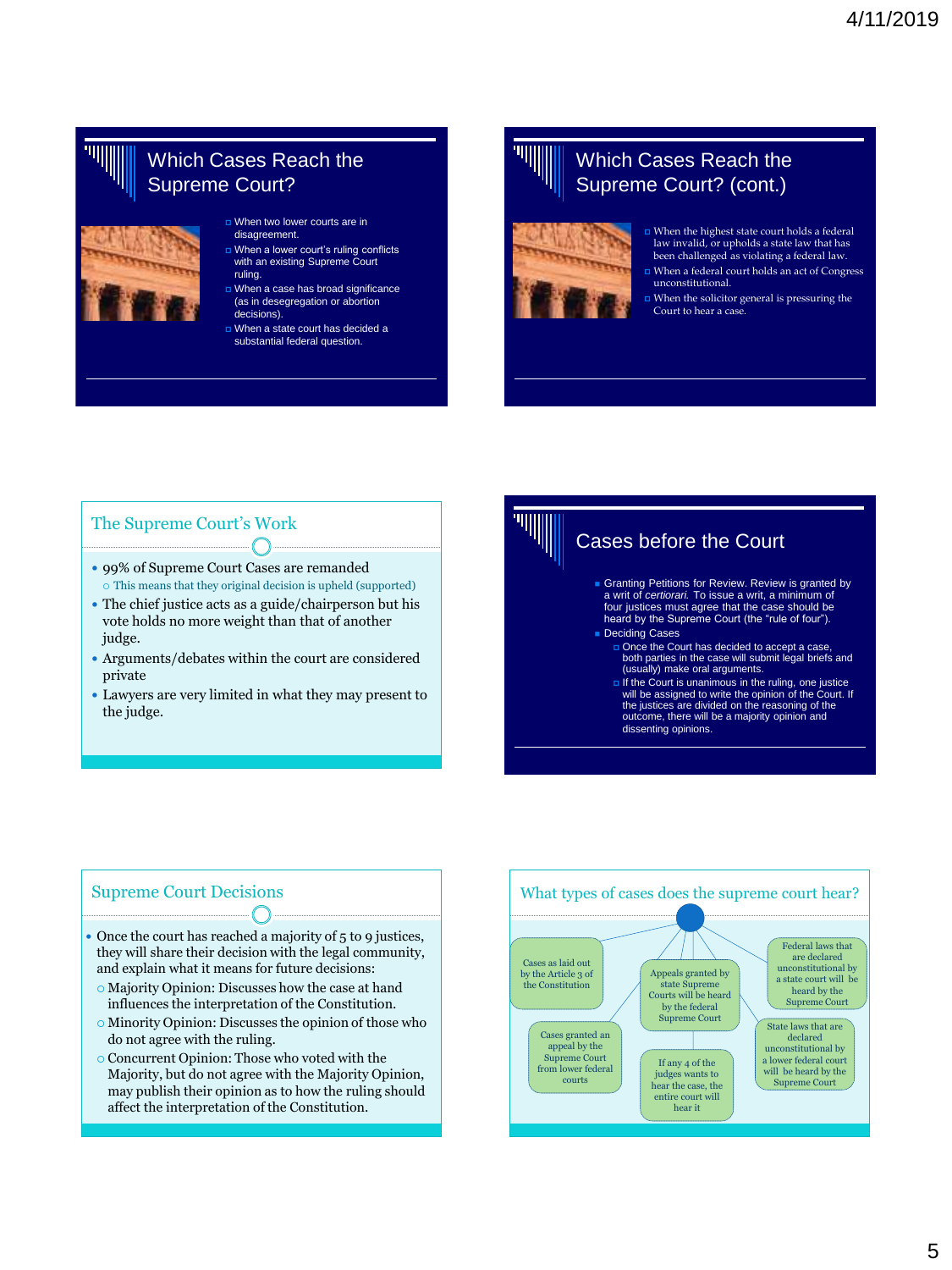## Why does the Supreme Court matter?

- The Supreme Court has been instrumental in the development of Civil Rights and Civil Liberties in the United States.
- Have guaranteed the rights of citizens independent of their skin color, race, age, gender, political or religious beliefs, sexual preference, weight, height, disability…. And the list goes on.
- This list will never remain stagnant...the changes we experience in our lifetime have the potential to be life altering for many.

## The Selection of Federal Judges

- **Judicial Appointments** 
	- Federal District Court Judgeship Nominations
	- Federal Courts of Appeals Appointments
	- Supreme Court Appointments
- Partisanship and Judicial Appointments
- The Senate's Role

# The Politics of Judicial Selection

- **Presidents appoint members of the federal courts with "advice and consent" of the Senate.**
- **The Lower Courts**
	- Appointments handled through Senatorial Courtesy:
		- Unwritten tradition where a judge is not confirmed if a senator of the president's party from the state where the nominee will serve opposes the nomination
		- Has the effect of the president approving the Senate's choice
	- President has more influence on appellate level

Copyright © 2009 Pearson Education, Inc. Publishing as Longman.

## The Politics of Judicial Selection

#### **The Supreme Court**

- Fewer constraints on president to nominate persons to Supreme Court
- President relies on attorney general and DOJ to screen candidates
- 1 out of 5 nominees will not make it
- Presidents with minority party support in the Senate will have more difficulty.
- Chief Justice can be chosen from a sitting justice, or as a new member to the Court

Copyright © 2009 Pearson Education, Inc. Publishing as Longman.

# The Politics of Judicial Selection **TABLE 16.2**

Unsuccessful Supreme Court Nominees since 1900

| NOMINEE                          | <b>YEAR</b> | <b>PRESIDENT</b> |  |
|----------------------------------|-------------|------------------|--|
| John J. Parker                   | 1930        | Hoover           |  |
| Abe Fortas <sup>a</sup>          | 1968        | Johnson          |  |
| Homer Thornberry <sup>b</sup>    | 1968        | Johnson          |  |
| Clement F. Haynesworth Jr.       | 1969        | Nixon            |  |
| <b>G. Harrold Carswell</b>       | 1970        | Nixon            |  |
| Robert H. Bork                   | 1987        | Reagan           |  |
| Douglas H. Ginsburg <sup>a</sup> | 1987        | Reagan           |  |
| Harriet Miers <sup>a</sup>       | 2005        | G. W. Bush       |  |
|                                  |             |                  |  |

\*Nomination withdrawn. Fortas was serving on the Court as an associate justice and was nominated to be chief justice. <sup>b</sup>The Senate took no action on Thomberry's nomination.

Copyright © 2009 Pearson Education, Inc. Publishing as Longman.

## The Backgrounds of Judges and Justices

#### **Characteristics:**

- Generally white males
- Lawyers with judicial and often political experience

#### **Other Factors:**

- Generally of the same party and ideology as the appointing president
- Judges and justices may not rule the way presidents had hoped they would have.

Copyright © 2009 Pearson Education, Inc. Publishing as Longman.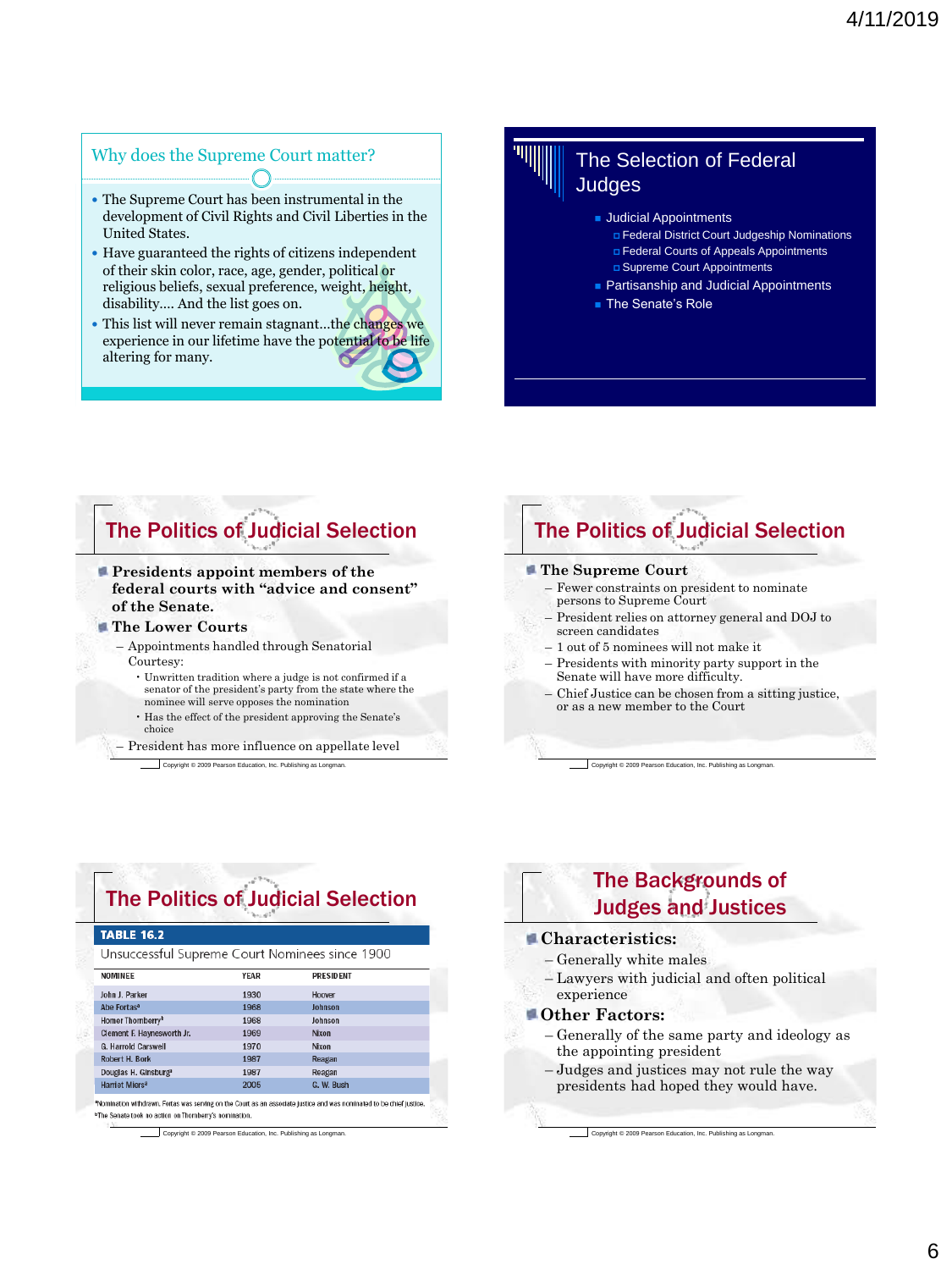| <b>Justices</b><br><b>TABLE 16.3</b>                             |                   |             |                    |                     |              |               |        |                               |  |       |
|------------------------------------------------------------------|-------------------|-------------|--------------------|---------------------|--------------|---------------|--------|-------------------------------|--|-------|
| Beckgrounds of Recent Federal District and Appeals Court Sudges. |                   |             | <b>MAIN FOR II</b> |                     |              |               |        | <b><i>BIR &amp; State</i></b> |  |       |
|                                                                  | <b>Literature</b> | <b>DUMA</b> | 1048               | <b><i>ABOAR</i></b> | <b>GALER</b> | <b>ALBURN</b> | 43,600 | 9144                          |  | 14744 |
|                                                                  |                   |             |                    |                     |              |               |        |                               |  |       |
|                                                                  |                   |             |                    |                     |              |               |        |                               |  |       |
| <b><i><u><i><u>b</u></i></u></i></b> www.<br>4144444             |                   |             |                    |                     |              |               |        |                               |  |       |
| <b>LIBRITY</b>                                                   |                   |             |                    |                     |              |               |        |                               |  |       |
|                                                                  |                   |             |                    |                     |              |               |        |                               |  |       |

| <b>TABLE 16.4</b>            |                   |                              |                                |                               |  |
|------------------------------|-------------------|------------------------------|--------------------------------|-------------------------------|--|
| Supreme Court Justices, 2009 |                   |                              |                                |                               |  |
|                              | YEAR OF<br>Espria | PRINTOLEN<br>PESTRIA         | NOMINATING<br><b>DOGS ROAD</b> | <b>YEAR OF</b><br>CONTRACTIVA |  |
| Jules & Boherts III.         |                   | U.S. Creek of Apposit        | G. N. Bush                     | 2001                          |  |
| John, Raiar Ghawami          |                   | <b>I.S. Court of Amount</b>  | <b>Time</b>                    |                               |  |
| <b>Antonym Routta</b>        | <b>HTM</b>        | <b>E.S. Court of Aspeak</b>  | <b><i><u>Rivatori</u></i></b>  |                               |  |
| <b>Authors M. Raynetts</b>   | 89.               | <b>E.S. Zeart of Appeals</b> | Painting                       |                               |  |
| <b>Spiel &amp; Harder</b>    |                   | Ed-Destut Alyssa             | <b>Back</b>                    | 20MH                          |  |
| <b>Claiming Thomas</b>       | 10.64             | <b>85-bast stripped</b>      | <b>Suck</b>                    | m                             |  |
| <b>Suff: Kyelv: Jondaug</b>  | <b>SHILL</b>      | <b>ED. DIMT OF AGRAIN</b>    | <b>Classic</b>                 | 1998                          |  |
| <b>Millett G. Briefel</b>    | 38.38             | <b>ES. Dert of Agent</b>     | <b>CRANK</b>                   |                               |  |
| lamost A. Alice Jr.          | <b>HRIG</b>       | 8.0. Court of Associa-       | G. N. Byen                     | 1004                          |  |

Copyright © 2009 Pearson Education, Inc. Publishing as Longman.

# Policymaking and the Courts

- Judicial Review: the power of the courts to determine whether a law or action by the other branches of government is constitutional
- **Judicial Activism and Judicial Restraint**
- Strict versus Broad Construction
	- *Strict construction*, a judicial philosophy that looks to the "letter of the law" when interpreting the Constitution or a particular statute.
	- *Broad construction*, a judicial philosophy that looks to the context and purpose of a law when making an interpretation

## The Courts as Policymakers

#### **Accepting Cases**

<u> 1990 - Marie II, ameri</u>kan

- Use the "rule of four" to choose cases
- Issues a *writ of certiorari* to call up the case
- Supreme Court accepts few cases each year

# Clinieing Space on the Supreme Court's Doctor

Copyright © 2009 Pearson Education, Inc. Publishing as Longman.

**Darwick** 

# The Courts as Policymakers

#### **Accepting Cases (continued)**

- The Solicitor General:
	- a presidential appointee and third-ranking office in the Department of Justice
	- $\cdot$  is in charge of appellate court litigation of the federal
	- government
	- Four key functions:
		- Decide whether to appeal cases the government lost
		- Review and modify briefs presented in appeals
		- Represent the government before the Supreme Court
		- Submit a brief on behalf of a litigant in a case in which the government is not directly involved

Copyright © 2009 Pearson Education, Inc. Publishing as Longman.

# The Courts as Policymakers

#### **Making Decisions**

- Oral arguments heard by the justices
- Justices discuss the case
- One justice will write the majority opinion (statement of legal reasoning behind a judicial decision) on the case

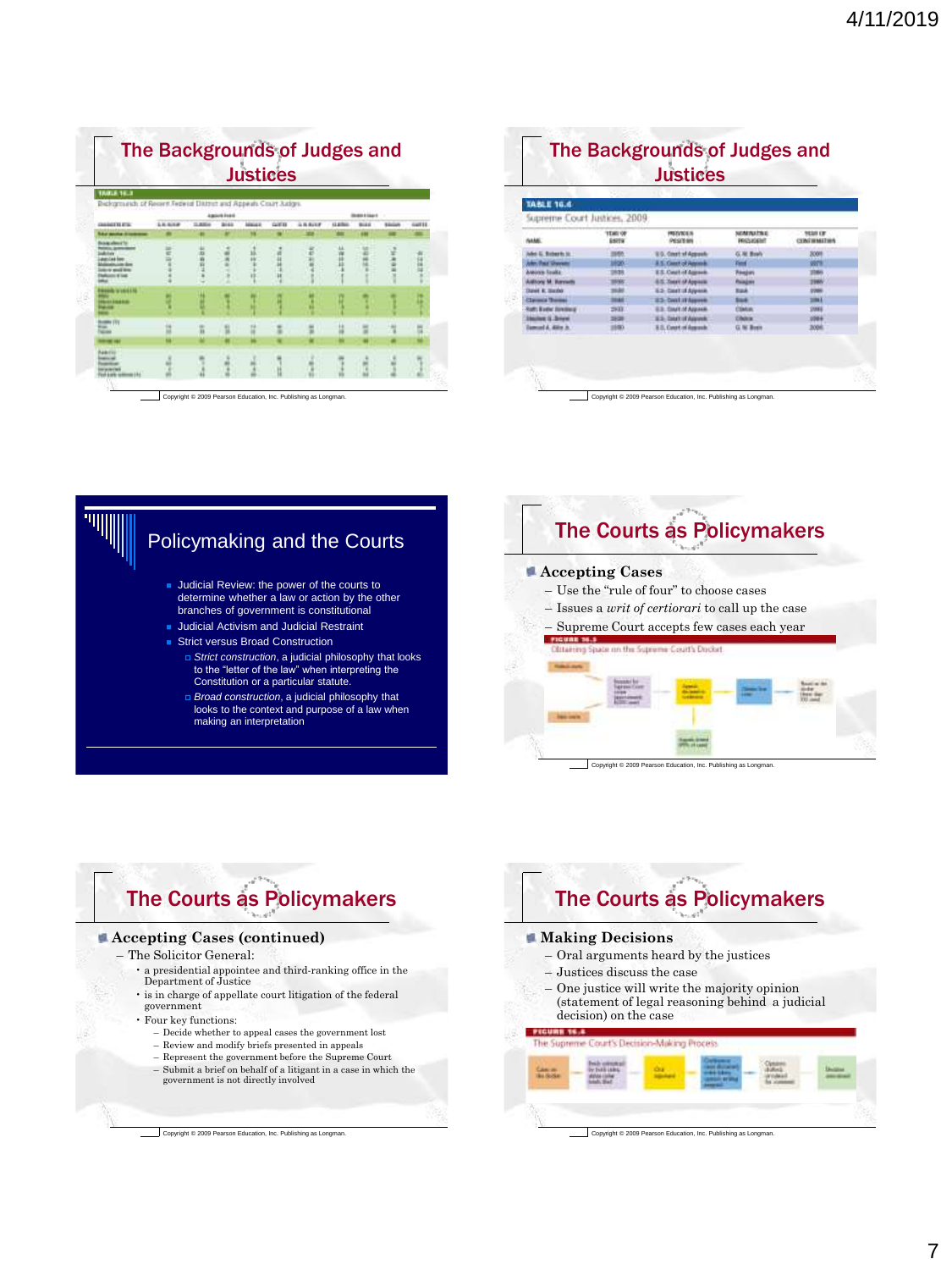## The Courts as Policymakers

#### **Making Decisions (continued)**

- Dissenting opinions are written by justices who oppose the majority.
- Concurring opinions are written in support of the majority but stress a different legal basis.
- *Stare decisis*: let previous decision stand unchanged
- Precedent: how similar past cases were decided • May be overruled
- Original Intent: the idea that the Constitution should be viewed according to the original intent of the framers

Copyright © 2009 Pearson Education, Inc. Publishing as Longman.

## The Courts as Policymakers

#### **Judicial implementation**

- How and whether court decisions are translated into actual policy, thereby affecting the behavior of others
- Must rely on others to carry out decisions
	- •Interpreting population: understand the decision
	- •Implementing population: the people who need to carry out the decision–may be disagreement
	- •Consumer population: the people who are affected (or could be) by the decision

Copyright © 2009 Pearson Education, Inc. Publishing as Longman.

## The Courts and the Policy Agenda

#### **A Historical Review**

- John Marshall and the Growth of Judicial Review • *Marbury v. Madison* (1803) established judicial review
	- courts determine constitutionality of acts of Congress
- The "Nine Old Men"
- The Warren Court
- The Burger Court
- The Rehnquist Court

Copyright © 2009 Pearson Education, Inc. Publishing as Longman.

### Ideology and the Rehnquist **Court**

- The ideology of the justices determines the kinds of policy that the courts will make.
- The Rehnquist Court attempted, to a limited degree, to restore states' rights. Notably, the Court limited the rights of citizens to sue their own states in federal courts.
- The Court has been relatively cautious on civil rights issues, ruling that affirmative action is acceptable but within strict limits. One striking ruling in support of the civil rights of gay men and lesbians, however, was the abolition of anti-sodomy laws in 2003 through *Lawrence v. Texas*.

# What Checks Our Courts?

#### ■Executive Checks

 The president has the power to enforce judicial decisions through the use of the bureaucracy. In rare cases a president may refuse to implement a decision. More frequently, presidents use their power of appointment to check the judiciary.

#### ■Legislative Checks

- Constitutional amendments
- Revision of laws
- ■Public Opinion

## Judicial Traditions and **Doctrines**

- To a certain extent, the courts also check themselves.
- Hypothetical and Political Questions.
	- The tradition of refusing to adjudicate hypothetical questions serves as one check. The doctrine that many issues (political questions) ought to be resolved by the elected branches of government is
- also a restraint. ■ The Impact of the Lower Courts.
	- If lower courts dislike a Supreme Court ruling, they cannot overturn it but can seek to apply it in as limited a fashion as possible.